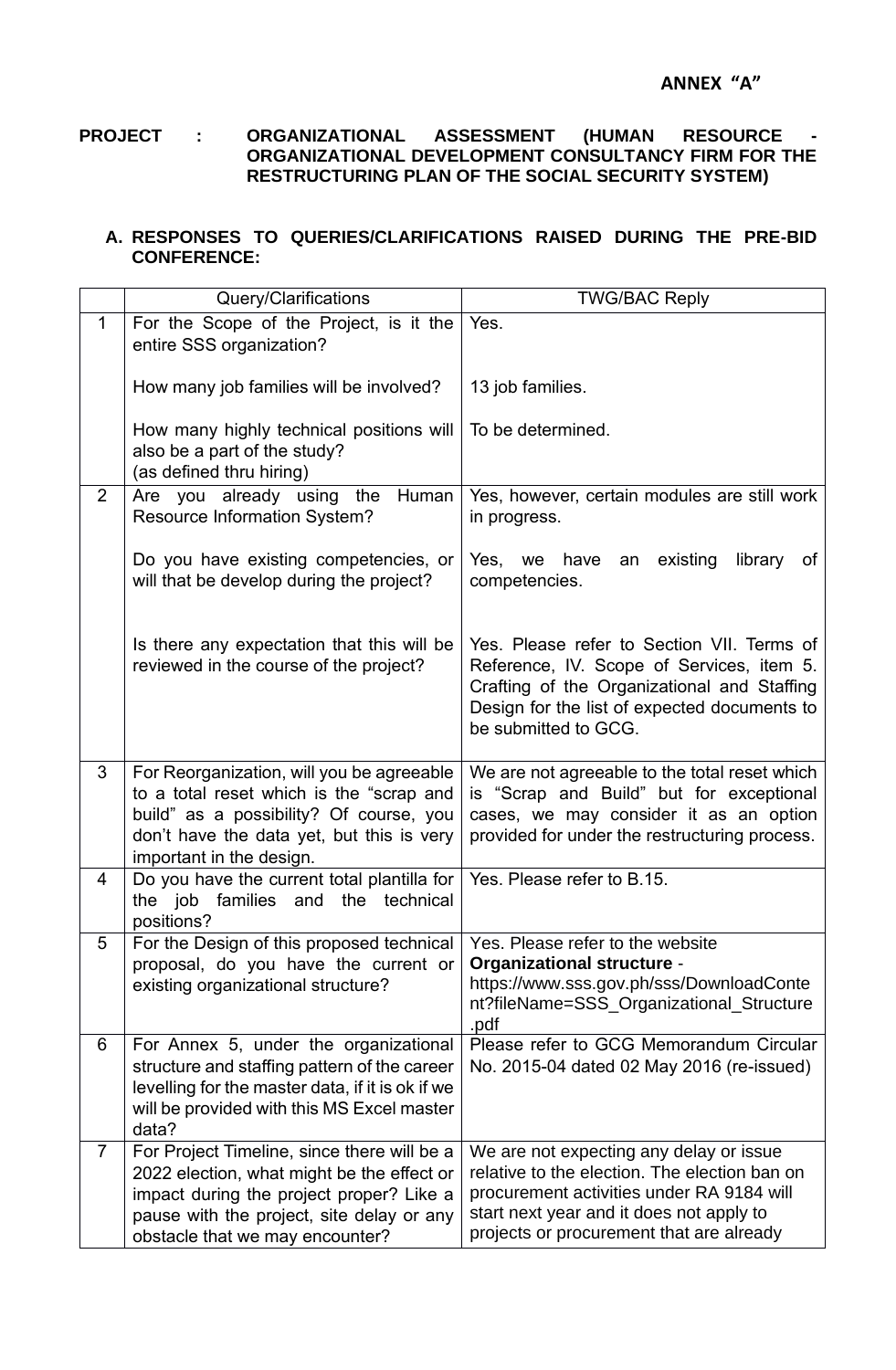|    |                                                                                                                                                                                                                                | issued a Notice to Proceed or is presently<br>being implemented.                                                                                                                                                                                                                                    |  |  |  |
|----|--------------------------------------------------------------------------------------------------------------------------------------------------------------------------------------------------------------------------------|-----------------------------------------------------------------------------------------------------------------------------------------------------------------------------------------------------------------------------------------------------------------------------------------------------|--|--|--|
| 8  | What is the status of digitalization and<br>process reengineering efforts? What has<br>been completed and still needs to be<br>done and have there been any changes<br>in structure or movements of the people<br>as a result? | Yes, the business process reengineering and<br>digitalization initiatives are ongoing, and we<br>recognize the impact of these initiatives on<br>the work of the employees. We have not yet<br>reflected the changes in the job descriptions,<br>and we are in the process of revising the<br>same. |  |  |  |
| 9  | For Minutes of the Meeting, will we<br>receive a copy of this?                                                                                                                                                                 | Minutes of the meeting will<br>be<br>issued<br>together with the Bid Bulletin.                                                                                                                                                                                                                      |  |  |  |
| 10 | For Bidding Documents, is there a fee that<br>we need to pay and how? Are there any<br>available online facilities?                                                                                                            | We do not have yet a facility for the online<br>payment of the bidding documents. Kindly<br>proceed directly to the Cash Department for<br>payment.                                                                                                                                                 |  |  |  |
| 11 | Are you going to provide us a soft copy of<br>the templates that we are going to use?                                                                                                                                          | MS Word copies of the bid forms and PDF<br>copies of the bidding documents will be<br>provided to all interested bidders together<br>with the bid bulletin.                                                                                                                                         |  |  |  |

## B. **REPLY TO WRITTEN QUERIES:**

| <b>Query/Clarification</b> |                                                                                                                                                                                  | <b>TWG Response</b>                                                                                                               |  |  |  |
|----------------------------|----------------------------------------------------------------------------------------------------------------------------------------------------------------------------------|-----------------------------------------------------------------------------------------------------------------------------------|--|--|--|
| $\mathbf{1}$               | Copy of the current organization<br>structure?                                                                                                                                   | <b>Organizational structure -</b><br>https://www.sss.gov.ph/sss/DownloadConte<br>nt?fileName=SSS_Organizational_Structure<br>.pdf |  |  |  |
| $\overline{2}$             | Copy of their competencies (core,<br>organizational and leadership, if any),                                                                                                     | Last update of competencies - 2018<br>Please see attached.                                                                        |  |  |  |
| 3                          | Copy of sample competency-based job<br>descriptions                                                                                                                              | Copy will be provided to the winning bidder                                                                                       |  |  |  |
| 4                          | Copy of their current staffing pattern                                                                                                                                           | Copy will be provided to the winning bidder                                                                                       |  |  |  |
| 5                          | Copy of their scorecards and targets                                                                                                                                             | Copy will be provided to the winning bidder                                                                                       |  |  |  |
| 6                          | Copy of your citizen's charter                                                                                                                                                   | <b>Citizens Charter -</b><br>https://www.sss.gov.ph/sss/DownloadConte<br>nt?fileName=2020_1stEd_SSS_Citizens_Ch<br>arter_v3.pdf   |  |  |  |
| $\overline{7}$             | <b>Current functional statements</b>                                                                                                                                             | Copy will be provided to the winning bidder                                                                                       |  |  |  |
| 8                          | If they are looking at benchmark<br>branches - which branches would this<br>be? May we request for small, medium<br>and large branches for the business<br>process benchmarking? | Benchmarking will be done virtually.                                                                                              |  |  |  |
|                            | Aside from small, medium, large, do<br>you have another way of classifying<br>them?                                                                                              | None.                                                                                                                             |  |  |  |
| 9                          | Copy of the existing Organizational<br>Structure (nationwide) up to the<br>branches level                                                                                        | <b>Organizational structure -</b><br>https://www.sss.gov.ph/sss/DownloadConte<br>nt?fileName=SSS_Organizational_Structure<br>.pdf |  |  |  |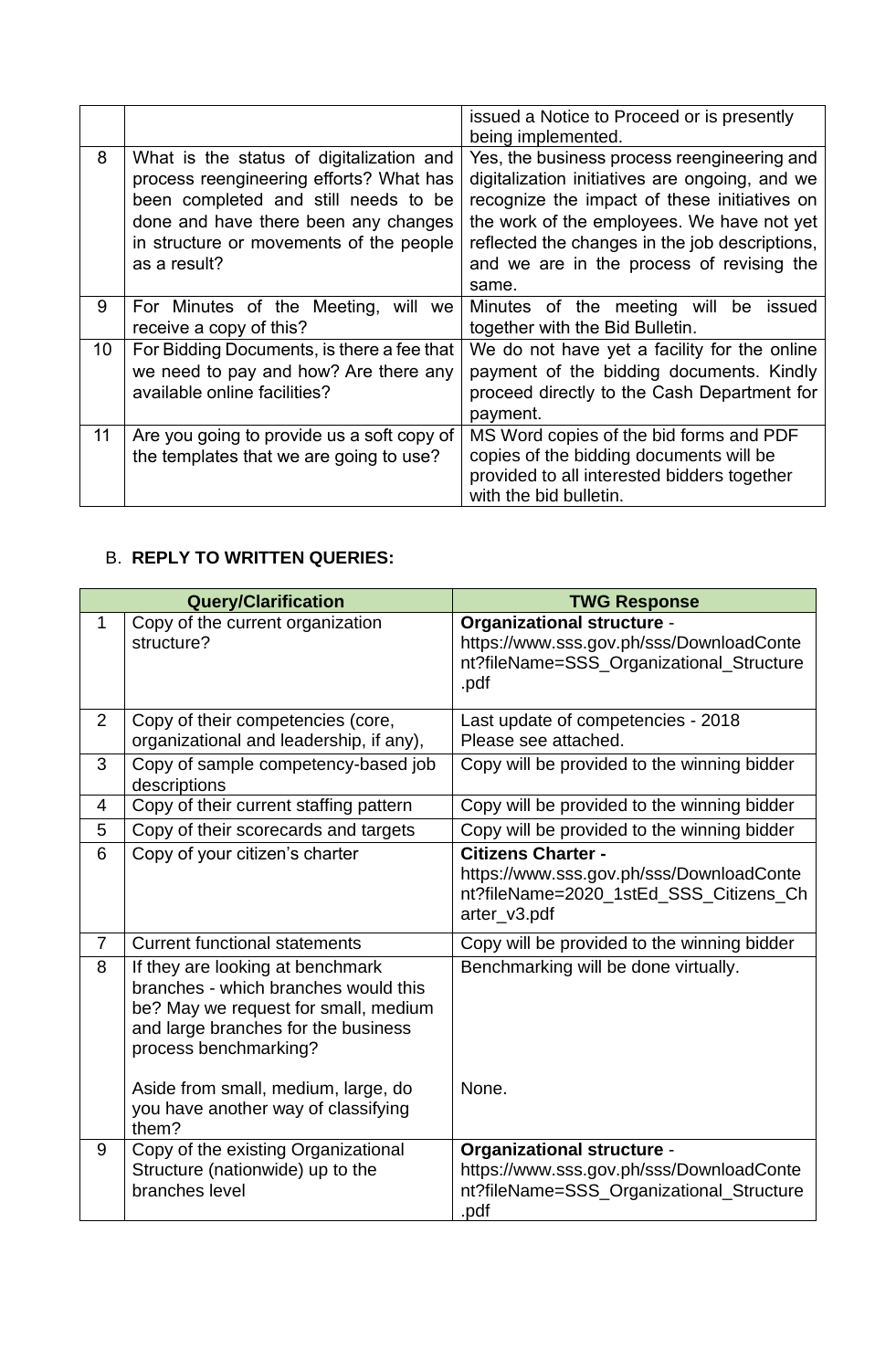| 10                                                                                                                                                                                                                            | Copy of Quality Manuals,<br>documentation of SSS's existing<br>processes - if its existing, is it possible<br>to get hold of the copies of these<br><b>Quality Manuals?</b> |                                                                                                                                                                                               | Copy will be provided to the winning bidder.                                                            |                |        |                   |                                |  |
|-------------------------------------------------------------------------------------------------------------------------------------------------------------------------------------------------------------------------------|-----------------------------------------------------------------------------------------------------------------------------------------------------------------------------|-----------------------------------------------------------------------------------------------------------------------------------------------------------------------------------------------|---------------------------------------------------------------------------------------------------------|----------------|--------|-------------------|--------------------------------|--|
| 11                                                                                                                                                                                                                            | Copy of any documentation of your<br>existing application Systems (Software<br>that you currently use in SSS)                                                               |                                                                                                                                                                                               | We have Human Resource Management<br>System (HRMS) but certain modules are<br>"still work in progress". |                |        |                   |                                |  |
| 12                                                                                                                                                                                                                            | For the CV's do we need to have them                                                                                                                                        |                                                                                                                                                                                               |                                                                                                         | Yes.           |        |                   |                                |  |
| 13                                                                                                                                                                                                                            | notarized again?<br>For the other documents like SEC                                                                                                                        |                                                                                                                                                                                               | Yes.                                                                                                    |                |        |                   |                                |  |
|                                                                                                                                                                                                                               | Registration, Mayor's Permit - do we                                                                                                                                        |                                                                                                                                                                                               |                                                                                                         |                |        |                   |                                |  |
| 14                                                                                                                                                                                                                            | need to submit certified true copies?                                                                                                                                       |                                                                                                                                                                                               | No. Only on the Financial Proposal Forms.                                                               |                |        |                   |                                |  |
|                                                                                                                                                                                                                               | Does the authorized signatory need to<br>SIGN ALL PAGES of the submitted BID<br>documents?                                                                                  |                                                                                                                                                                                               |                                                                                                         |                |        |                   |                                |  |
| 15                                                                                                                                                                                                                            | In the TOR, there is no                                                                                                                                                     | The current filled plantilla is below 7000. The complete                                                                                                                                      |                                                                                                         |                |        |                   |                                |  |
|                                                                                                                                                                                                                               | mention of what is the<br>existing plantilla in SSS.                                                                                                                        | report on the plantilla will be provided to the winning bidder.                                                                                                                               |                                                                                                         |                |        |                   |                                |  |
|                                                                                                                                                                                                                               | May we know the total                                                                                                                                                       |                                                                                                                                                                                               |                                                                                                         |                |        |                   |                                |  |
|                                                                                                                                                                                                                               | number of the current                                                                                                                                                       | Workforce as of August 31, 2021                                                                                                                                                               |                                                                                                         |                |        |                   |                                |  |
|                                                                                                                                                                                                                               | plantilla? How many<br>regular employees and                                                                                                                                |                                                                                                                                                                                               |                                                                                                         | <b>REGULAR</b> | CASUAL | <b>JO WORKERS</b> | <b>Total of Workforce</b>      |  |
|                                                                                                                                                                                                                               | how many job orders?                                                                                                                                                        | <b>SUPPORT</b>                                                                                                                                                                                |                                                                                                         | 2155           | -74    | 440               | (as of 31 August 2021)<br>2602 |  |
|                                                                                                                                                                                                                               |                                                                                                                                                                             | <b>BRANCH OPERATIONS SECTOR</b>                                                                                                                                                               |                                                                                                         | 4640           | 0      | 449               | 5089                           |  |
|                                                                                                                                                                                                                               |                                                                                                                                                                             | <b>Grand Total</b>                                                                                                                                                                            |                                                                                                         | 6795           | $\tau$ | 889               | 7691                           |  |
|                                                                                                                                                                                                                               |                                                                                                                                                                             |                                                                                                                                                                                               |                                                                                                         |                |        |                   |                                |  |
| 16                                                                                                                                                                                                                            | Also in the TOR, there is<br>no mention of the<br>existing/current<br>organizational structure<br>of SSS. May you provide<br>us with a document of<br>this?                 | <b>Organizational structure -</b><br>https://www.sss.gov.ph/sss/DownloadContent?fileName=S<br>SS_Organizational_Structure.pdf                                                                 |                                                                                                         |                |        |                   |                                |  |
| 17                                                                                                                                                                                                                            | In the Bid Docs Part 2,<br>Annex 5- There is a note<br>that says, "See MS<br>Excel template for<br>Master Data on the                                                       | MS Excel template for Master Data on the<br>Memorandum Circulars page of the GCG Website -<br>https://gcg.gov.ph/files/MozWD9IA4pTzbZoRxiBM.xlsx<br>(Based on GCG MC No. 2015-04 (Re-Issued)- |                                                                                                         |                |        |                   |                                |  |
| <b>Memorandum Circulars</b><br>Reorganization, Rationalization and Personnel Planning in<br>the GOCC Sector)<br>page of the GCG<br>Website", may you<br>instead provide us this<br>template since we<br>cannot exactly locate |                                                                                                                                                                             |                                                                                                                                                                                               |                                                                                                         |                |        |                   |                                |  |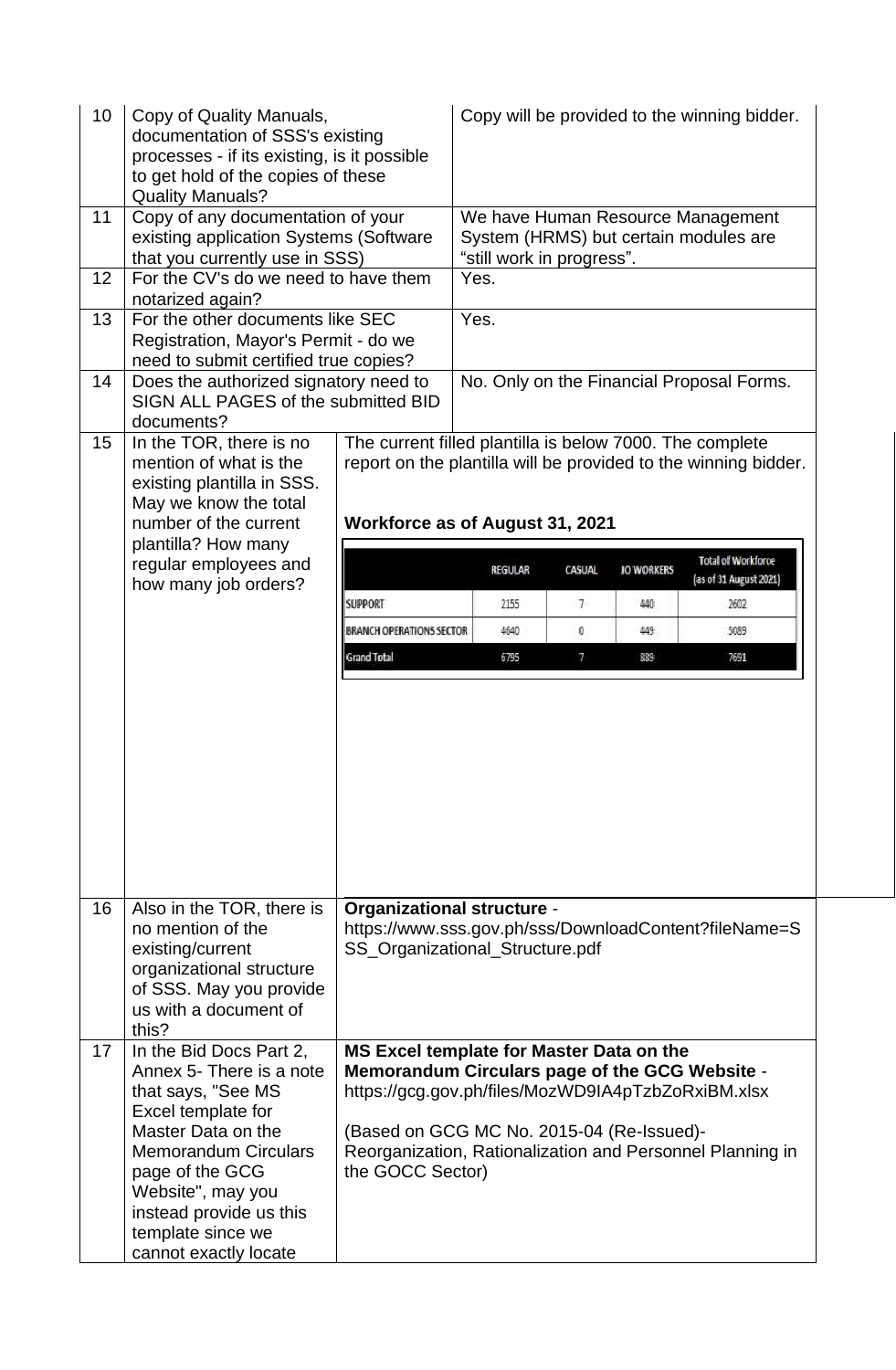|    | which Memorandum<br>Circular it is referring to?                                                                                                                                                                                                                            |                                                                                                                                                                                                                                                                                               |
|----|-----------------------------------------------------------------------------------------------------------------------------------------------------------------------------------------------------------------------------------------------------------------------------|-----------------------------------------------------------------------------------------------------------------------------------------------------------------------------------------------------------------------------------------------------------------------------------------------|
| 18 | Will the project<br>proper/timeline be<br>affected by the upcoming<br>elections?                                                                                                                                                                                            | We are not expecting any delay or issue relative to the<br>election. The election ban on procurement activities under<br>RA 9184 will start next year and it does not apply to<br>projects or procurement that are already issued a Notice to<br>Proceed or is presently being implemented.   |
| 19 | Are there possibilities<br>that we may need to visit<br>SSS branches from<br>Luzon, Visayas, and<br>Mindanao or will it be<br>only in the main office?<br>Also, if meeting with the<br>branches from Luzon,<br>Visayas, and Mindanao<br>can we meet with them<br>virtually? | Meetings will be done virtually.                                                                                                                                                                                                                                                              |
| 20 | What is the current<br>status of the<br>digitalization and<br>process reengineering<br>effort? What has been<br>completed and what still<br>needs to be done? Have<br>there been changes in<br>structure or movements                                                       | Yes, the business process reengineering and digitalization<br>initiatives are ongoing, and we recognize the impact of<br>these initiatives on the work of the employees. We have not<br>yet reflected the changes in the job descriptions, and we<br>are in the process of revising the same. |
| 21 | of people as a result?<br>Will SSS be responsible<br>for the following:                                                                                                                                                                                                     |                                                                                                                                                                                                                                                                                               |
|    | a. Logistical<br>preparations including<br>scheduling of<br>participants,<br>reproduction of<br>materials, provision of<br>session venue and<br>meeting rooms?                                                                                                              | Yes, but meetings will be done virtually.                                                                                                                                                                                                                                                     |
|    | b. Providing the<br>accommodation and<br>meals of the participants,<br>facilitators and<br>coordinators for the<br>duration of the project (if<br>needed)                                                                                                                   | No.                                                                                                                                                                                                                                                                                           |
| 22 | Is it possible to pay the<br>12,500 pesos Bidding<br>document fee on the day<br>of our submission;                                                                                                                                                                          | Yes, as long as it is before the submission and opening of<br>bids at 2:00 p.m. of October 7, 2021.                                                                                                                                                                                           |
| 23 | <b>Regarding Bid Securing</b><br>Declaration Form, are<br>you expecting us to<br>submit already a cheque                                                                                                                                                                    | You may submit any of the forms: Cash, Manager's Check,<br>irrevocable letter of credit, Surety Bond or Bid Securing<br>Declaration.                                                                                                                                                          |